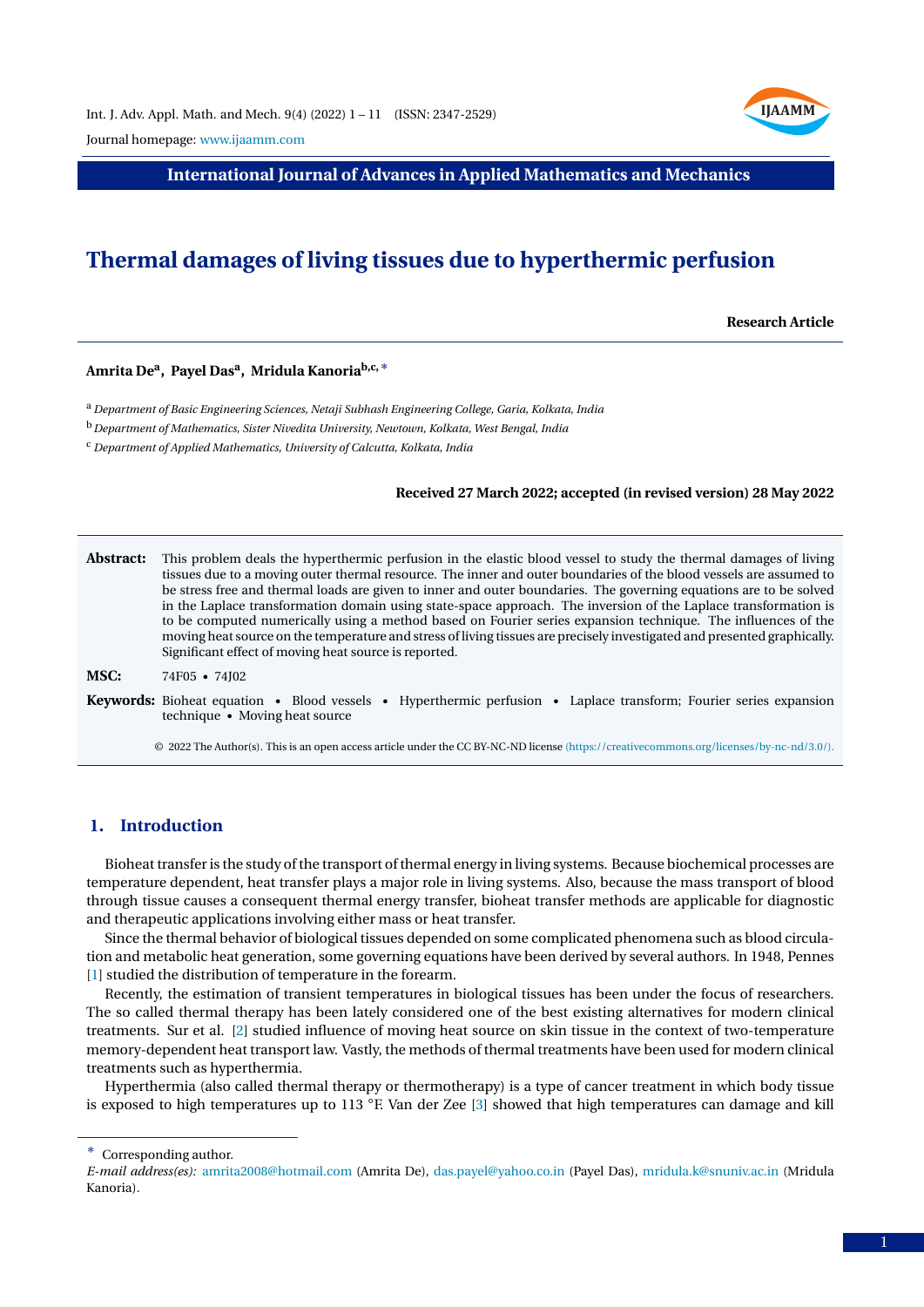cancer cells, usually with minimal injury to normal tissues. Hildebrandt et al. [\[4\]](#page-9-3) proved that hyperthermia may shrink tumors by killing cancer cells and damaging proteins and structures within cells. Van der Zee [\[3\]](#page-9-2) and Wust et al. [\[5\]](#page-9-4) reported that hyperthermia is almost always used with other forms of cancer therapy, such as radiation therapy and chemotherapy. Waterman et al. [\[6\]](#page-9-5) studied the mechanism of heat removal during local hyperthermia. Lang et al. [\[7\]](#page-10-0) described the impact of nonlinear heat transfer on temperature control in regional hyperthermia. Mondal et al. [\[8\]](#page-10-1) analyzed the thermal damage within a functionally graded spherical skin tissue to study hyperthermia cancer treatment in the context of bioheat model of heat conduction.

Biot [\[9\]](#page-10-2) developed the coupled theory of thermo-elasticity to deal with defeat of the uncoupled theory that mechanical cause has no effect on the temperature field. In this theory, the heat equation has a parabolic form which predicts an infinite speed for the propagation of mechanical wave. The theory of generalized thermoelasticity with one relaxation time was introduced by Lord and Shulman [\[10\]](#page-10-3) where heat transfer equation is as follows

$$
(1 + \tau_0 \frac{\partial}{\partial t}) (\rho C_E \dot{\theta} + \beta_1 T_0 \frac{\partial^2 u}{\partial x \partial t}) = K \nabla^2 \theta + \rho Q
$$

where  $\theta$  is the thermodynamic temperature, *K* is the thermal conductivity,  $\rho > 0$  is the mass density, *Q* is the heat source acting per unit mass per second,  $C_E$  is the specific heat at constant strain, the term  $\beta_1 T_0 \frac{\partial^2 u}{\partial x \partial t}$  is due to the coupling between temperature and strain field,  $\tau_0$  is called relaxation time, which is the time required to maintain steady state heat conduction in an element of volume of an elastic body when a sudden temperature gradient is imposed on that volume element.

Perfusion is measured as the rate at which blood is delivered to tissue or volume of blood per unit time (blood flow) per unit tissue mass. So it can be assumed that perfusion follows second law of thermodynamics and hence entropy needs to grow with time in this case. Hyperthermic perfusion is a delivery technique of heat from blood to living tissue considering concentration and temperature gradient. Stehlin [\[11\]](#page-10-4) studied hyperthermic perfusion with chemotherapy for cancer of the extremities. Sur and Kanoria [\[12\]](#page-10-5) analyzed elasto-thermodiffusive response using three phase lag model in an elastic solid under hydrostatic pressure.

Heat transfer in biological systems is usually modelled by the Pennes' bioheat equation [\[1\]](#page-9-0) based on the classical Fourier's law. But heat pulses obtained by the classical bio-heat conduction equation propagate at infinite speed. Much attention has been devoted to modifying the classical heat conduction equation to ensure finite speed pulse propagation. In mathematical terms, the governing partial differential equation is transformed from parabolic to hyperbolic type. A general form of bioheat transfer model in living tissues based on Lord Shulman model is as follows

$$
(1 + \tau_0 \frac{\partial}{\partial t}) (\rho C_E \dot{\theta} - c\omega_b \rho_b (\theta + T_0) - (Q_{met} + Q_{ext})) = K \nabla^2 \theta
$$

where  $T_0$  is the temperature of the tissue at natural state,  $C_E$  is the specific heat of the tissue,  $c$  is the specific heat of the blood,  $\rho_b$  is the blood mass density,  $\omega_b$  is the perfusion rate of blood (volume blood per unit mass per unit time),  $Q_{met}$  is the metabolic thermal generations in the skin tissue,  $Q_{ext}$  is the moving line heat source and *K* is the thermal conductivity of the living tissue. Sur et al. [\[13\]](#page-10-6) studied influence of moving heat source on skin tissue in the context of two-temperature Caputo-Fabrizio heat transport law. Mondal et al. [\[14\]](#page-10-7) analyzed the thermal damage within the skin tissue to study hyperthermia cancer treatment using bioheat model of heat conduction. Sur et al. [\[15\]](#page-10-8) also studied the variations of temperature profile and thermal damages within a spherical living tissue subjected to a thermal therapy, whose outer surface is thermally insulated. Sur and Kanoria [\[16\]](#page-10-9) analyzed thermoelastic response in a functionally graded infinite space subjected to a Mode-I crack. Purkait et al. [\[17\]](#page-10-10) studied thermoelastic interaction in a two-dimensional infinite space due to memory- dependent heat transfer.

In the last few years the mechanism of blood vessels has been an interesting topic for scientists and clinicians because blood vessels are elastic tubular formations that transport blood throughout the entire organism. The basic structural elements of blood vessels are as follows: endothelial cells, collagen fibers, elastin fibers, smooth muscular cells, and the substance which joins all the elements. Due to the mechanical property of blood vessels, hyperthermic perfusion in blood vessels demand an appropriate heat transfer equation. Such an equation must take into consideration three factors (i) elastic property of blood vessels (ii) finite bioheat transfer (iii) blood perfusion.

In the present analysis, the hyperthermic perfusion through elastic blood vessels using bioheat model of heat conduction due to an external heat source have been reported to analyze the thermal damage of living tissue in study of cancer treatment. The problem is solved using Laplace transform technique and the state-space approach. The analytical expressions for the thermoelastic stresses, temperature, concentration and chemical potential are obtained in the Laplace transform domain. The inversion of the Laplace transform is computed numerically by using a method on Fourier expansion technique [\[18\]](#page-10-11). The results have been demonstrated in the graphical forms to study the effect of velocity of moving heat source on stress and temperature.

### **2. Formulation of the problem**

Let us consider the semi-infinite tissue of elastic blood vessels those are near to the skin and are at initial temperature 37◦C after being heated by a moving heat source. In the context of thermoelasticity, the generalized form of heat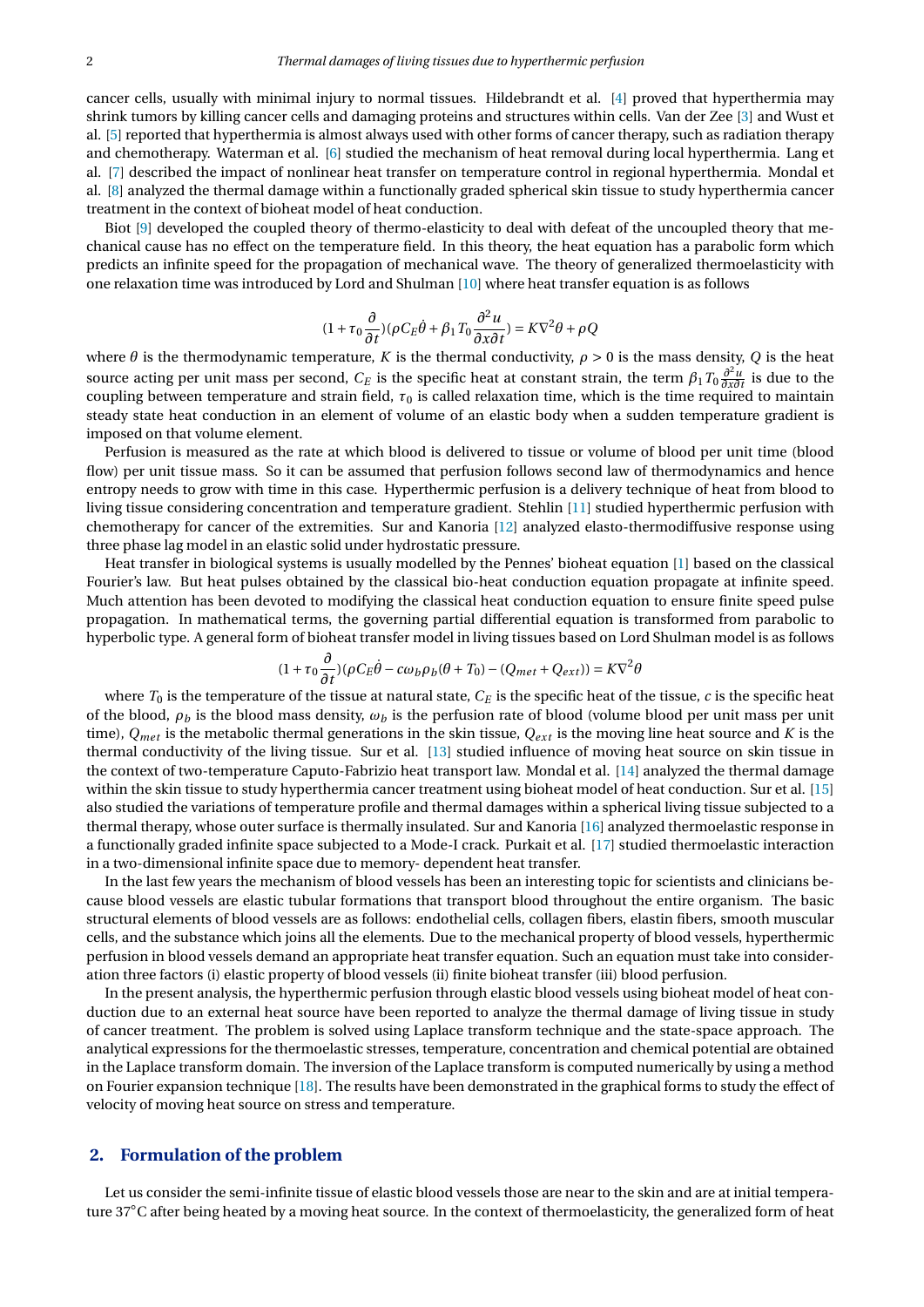transport equation in biological tissue is expressed as

$$
(1 + \tau_0 \frac{\partial}{\partial t}) (\rho C_E \dot{\theta} + \beta_1 T_0 \frac{\partial^2 u}{\partial x \partial t} - c \omega_b \rho_b (\theta + T_0) - (Q_{met} + Q_{ext})) = K \nabla^2 \theta
$$
\n(1)

where  $\beta_1 = (3\lambda + 2\mu)\alpha_t$ ,  $\lambda$ ,  $\mu$  are Lamé's constants,  $\alpha_t$  is the coefficient of linear thermal expansion. The equation of motion in absence of body force is given by [\[16\]](#page-10-9)

$$
(\lambda + 2\mu)\frac{\partial^2 u}{\partial x^2} - \beta_1 \frac{\partial \theta}{\partial x} - \beta_2 \frac{\partial C}{\partial x} = \rho \frac{\partial^2 u}{\partial t^2}
$$
 (2)

where  $\beta_2 = (3\lambda + 2\mu)\alpha_c$ ,  $\alpha_c$  is the coefficient of linear perfusion expansion and *C* is the concentration of blood. The constitutive equation is given by [\[19\]](#page-10-12)

$$
\sigma_{xx} = (\lambda + 2\mu) \frac{\partial u}{\partial x} - \beta_1 \theta - \beta_2 C \tag{3}
$$

For convenience we introduce the following non-dimensional variables,

 $u' = c_1 \eta u$ ,  $x' = c_1 \eta x$ ,  $\theta' = \frac{\beta_1 \theta}{\beta_1 \beta_2}$  $\frac{\beta_1 \theta}{\lambda + 2\mu}$ ,  $C' = \frac{\beta_2 C}{\lambda + 2}$  $\frac{p_2 c}{\lambda + 2\mu}$  *t'* =  $c_1^2 \eta t$ ,  $\tau'_0 = c_1^2 \eta \tau_0$ 

where

$$
c_1^2 = \frac{\lambda + 2\mu}{\rho}, \eta = \frac{\rho C_E}{K}, \omega'_b \rho'_b = \frac{\beta_2}{c_1^2 \eta (\lambda + 2\mu)} \omega_b \rho_b, \frac{\sigma_{xx}}{\lambda + 2\mu} = \sigma'
$$

Therefore , the governing equations, given by Eqs. (1)-(3) can be expressed in the following forms (where the primes are suppressed for simplicity) as

$$
\frac{\partial^2 u}{\partial x^2} - \frac{\partial \theta}{\partial x} = \frac{\partial^2 u}{\partial t^2}
$$
 (4)

$$
(1 + \tau_0 \frac{\partial}{\partial t})[\dot{\theta} + \epsilon \dot{e} + \omega_b \rho_b(p_1 \theta + \epsilon \alpha_1) - (Q_{met} + Q_{ext})] = \nabla^2 \theta \tag{5}
$$

$$
\dot{\sigma} = \frac{\partial^2 u}{\partial x \partial t} - \dot{\theta} + \omega_b \rho_b \tag{6}
$$

where 
$$
\epsilon = \frac{\beta_1^2 T_0}{(\lambda + 2\mu)\rho C_E}
$$
,  $\alpha_1 = \frac{c\rho c_1^2}{\beta_1 \beta_2}$ ,  $p_1 = \frac{c c_1^2}{\beta_2 C_E}$ ,  $Q'_{ext} = \frac{\beta_1}{c_1^4 \rho \eta^2 K} Q_{ext}$ ,  
\n $Q'_{met} = \frac{\beta_1}{c_1^4 \rho \eta^2 K} Q_{met}$ ,  $\eta = \frac{\rho C_E}{K}$ ,  $c_1^2 = \frac{\lambda + 2\mu}{\rho}$ 

and  $\dot{C} = -\omega_b \rho_b$  (where  $\omega_b \rho_b$  is constant) The form of the external heat source  $Q_{ext}$  being a movable thermal resource is

$$
Q_{ext}(x,t) = Q_0 \delta(x - vt) \tag{7}
$$

where  $Q_0$  is a constant dimensionless quantity,  $\nu$  is the velocity and  $\delta(x)$  is the delta function. The initial and boundary conditions for the problem are taken as

$$
u = \theta = \sigma = 0 \text{ at } t = 0 \tag{8}
$$

$$
\frac{\partial u}{\partial t} = \frac{\partial \theta}{\partial t} = \frac{\partial \sigma}{\partial t} = 0 \text{ at } t = 0
$$
 (9)

The problem is to solve Eqs. (4)-(6) and subject to the following boundary conditions: (**i) Thermal boundary condition**

$$
\theta(x,t)|_{x=0} = \theta_0 \tag{10}
$$

$$
\theta(x,t)|_{x=L} = \theta_L \tag{11}
$$

#### **(ii) Mechanical boundary condition**

Since the boundary is taken to be stress free we obtained

$$
\sigma(x,t)|_{x=0} = \sigma_0 = 0 \tag{12}
$$

$$
\sigma(x,t)|_{x=L} = \sigma_L = 0 \tag{13}
$$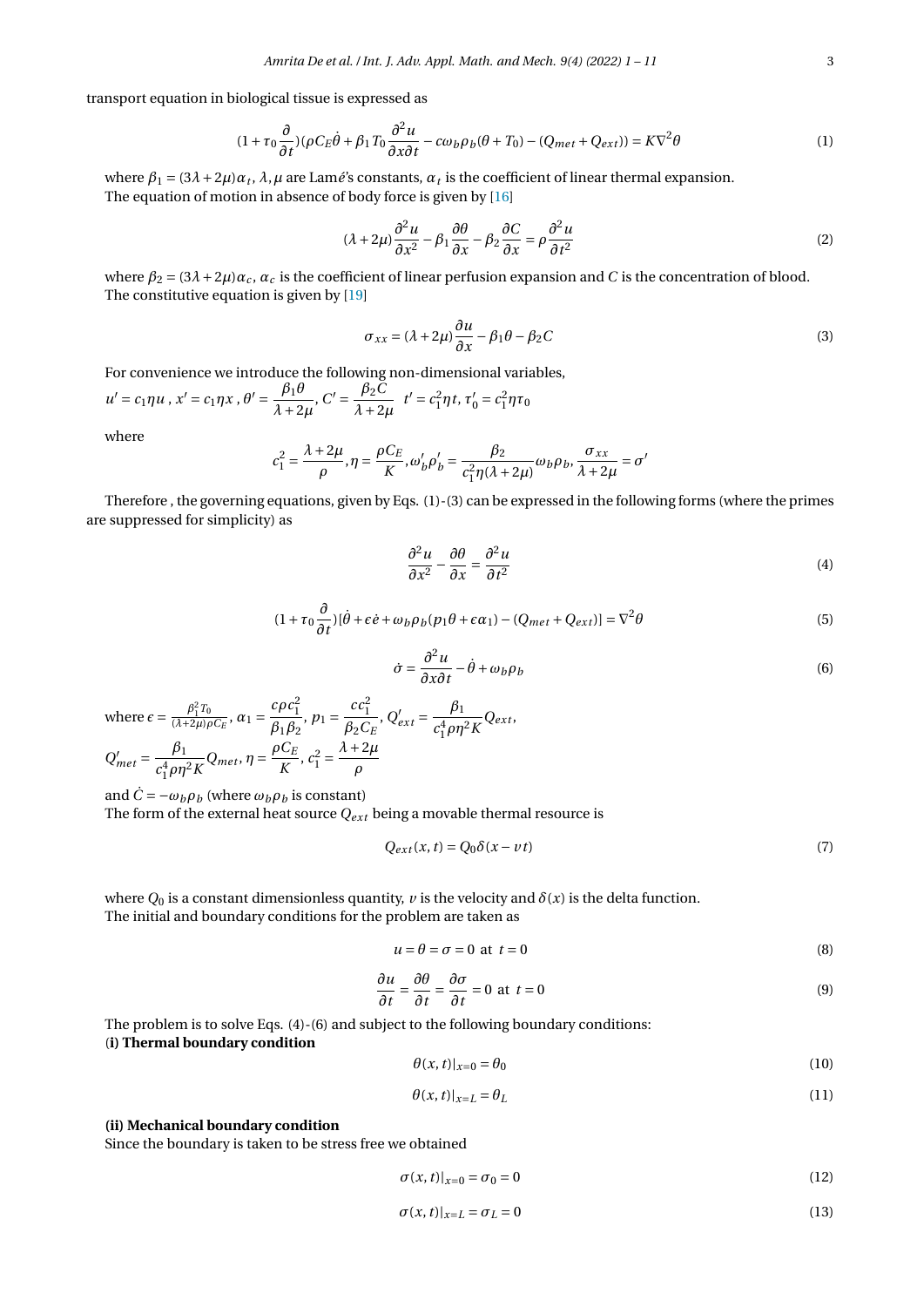# **3. Method of Solution**

Taking the Laplace transforms defined by the relation

$$
\overline{f}(x,s) = L[f(x,t)] = \int_0^\infty e^{-st} f(x,t) dt, Re(s) > 0
$$

on both sides of the Eqs. (4)-(6), we obtain:

$$
\frac{d^2\overline{u}}{dx^2} - \frac{d\overline{\theta}}{dx} = s^2 \overline{u}(x, s)
$$
\n(14)

$$
\frac{d^2\overline{\theta}}{dx^2} = \overline{\theta}(s + \omega_b \rho_b p_1 + \tau_0 s^2 + \tau_0 \omega_b \rho_b p_1 s) + (\epsilon s + \tau_0 \epsilon s^2) \frac{d\overline{u}}{dx} + \frac{\omega_b \rho_b \epsilon \alpha_1}{s} - \frac{Q_0}{v} e^{-\frac{xs}{v}} - \frac{Q_{met}}{s}
$$
(15)

$$
s\overline{\sigma} = s\frac{d\overline{u}}{dx} - s\overline{\theta} + \omega_b \rho_b \frac{1}{s}
$$
 (16)

Eliminating  $\bar{u}$  from Eqs. (14)-(15) using Eq. (16), we obtain

$$
\frac{d^2\overline{\theta}}{dx^2} = L_1\overline{\theta} + L_2\overline{\sigma} + T_1
$$
\n(17)

where

 $L_1 = s + \omega_b \rho_b p_1 + \tau_0 s^2 + \tau_0 \omega_b \rho_b p_1 s + \epsilon s + \tau_0 \epsilon s^2$ 

$$
L_2 = \epsilon s + \tau_0 \epsilon s^2
$$
  

$$
T_1 = \frac{\omega_b \rho_b \epsilon \alpha_1}{s} - (1 + \tau_0 s) \frac{\epsilon \omega_b \rho_b}{s} - \frac{Q_0}{\nu} e^{-\frac{\chi s}{\nu}} - \frac{Q_{met}}{s}
$$
  

$$
\frac{d^2 \overline{\sigma}}{d\omega^2} = M_1 \overline{\theta} + M_2 \overline{\sigma} + T_2
$$
 (18)

and

where

 $dx^2$ 

 $M_1 = s^2, M_2 = s^2, T_2 = -\omega_b \rho_b$ 

Choosing as state variables the temperature  $\bar{\theta}$  and the stress component  $\bar{\sigma}$  in the x-direction, Eqs. (17) and (18) can be written in the matrix form as:

$$
\frac{d^2\,\bar{v}(x,s)}{dx^2} = A(s)\,\overline{v}(x,s) + T(x) \tag{19}
$$

where

$$
\bar{\nu}(x,s) = \left[ \begin{array}{c} \bar{\theta}(x,s) \\ \bar{\sigma}(x,s) \end{array} \right], \ A(s) = \left[ \begin{array}{cc} L_1 & L_2 \\ M_1 & M_2 \end{array} \right] \ \text{ and } \ T(x) = \left[ \begin{array}{c} T_1(x) \\ T_2(x) \end{array} \right].
$$

The formal solution of Eq. (19) can be written in the form

$$
\therefore \quad \bar{v}(x,s) = \left[ \bar{v}(0,s) + \frac{T_0}{A(s)} - \frac{\bar{v}(0,s)e^{\sqrt{A(s)}L} - \bar{v}(L,s) + \frac{1}{A(s)}(T_0e^{\sqrt{A(s)}L} - T_L)}{e^{\sqrt{A(s)}L} - e^{-\sqrt{A(s)}L}} \right] e^{\sqrt{A(s)}x} + \left[ \frac{\bar{v}(0,s)e^{\sqrt{A(s)}L} - \bar{v}(L,s) + \frac{1}{A(s)}(T_0e^{\sqrt{A(s)}L} - T_L)}{e^{\sqrt{A(s)}L} - e^{-\sqrt{A(s)}L}} \right] e^{-\sqrt{A(s)}x} - \frac{T(x)}{A(s)}
$$
\n(20)

where

$$
\bar{\nu}(0, s) = \begin{bmatrix} \bar{\theta}(0, s) \\ \bar{\sigma}(0, s) \end{bmatrix} = \begin{bmatrix} \bar{\theta}_0 \\ \bar{\sigma}_0 \end{bmatrix}
$$

$$
\bar{\nu}(L, s) = \begin{bmatrix} \bar{\theta}(L, s) \\ \bar{\sigma}(L, s) \end{bmatrix} = \begin{bmatrix} \bar{\theta}_L \\ \bar{\sigma}_L \end{bmatrix}
$$

$$
T(x) = \begin{bmatrix} T_1(x) \\ T_2(x) \end{bmatrix}
$$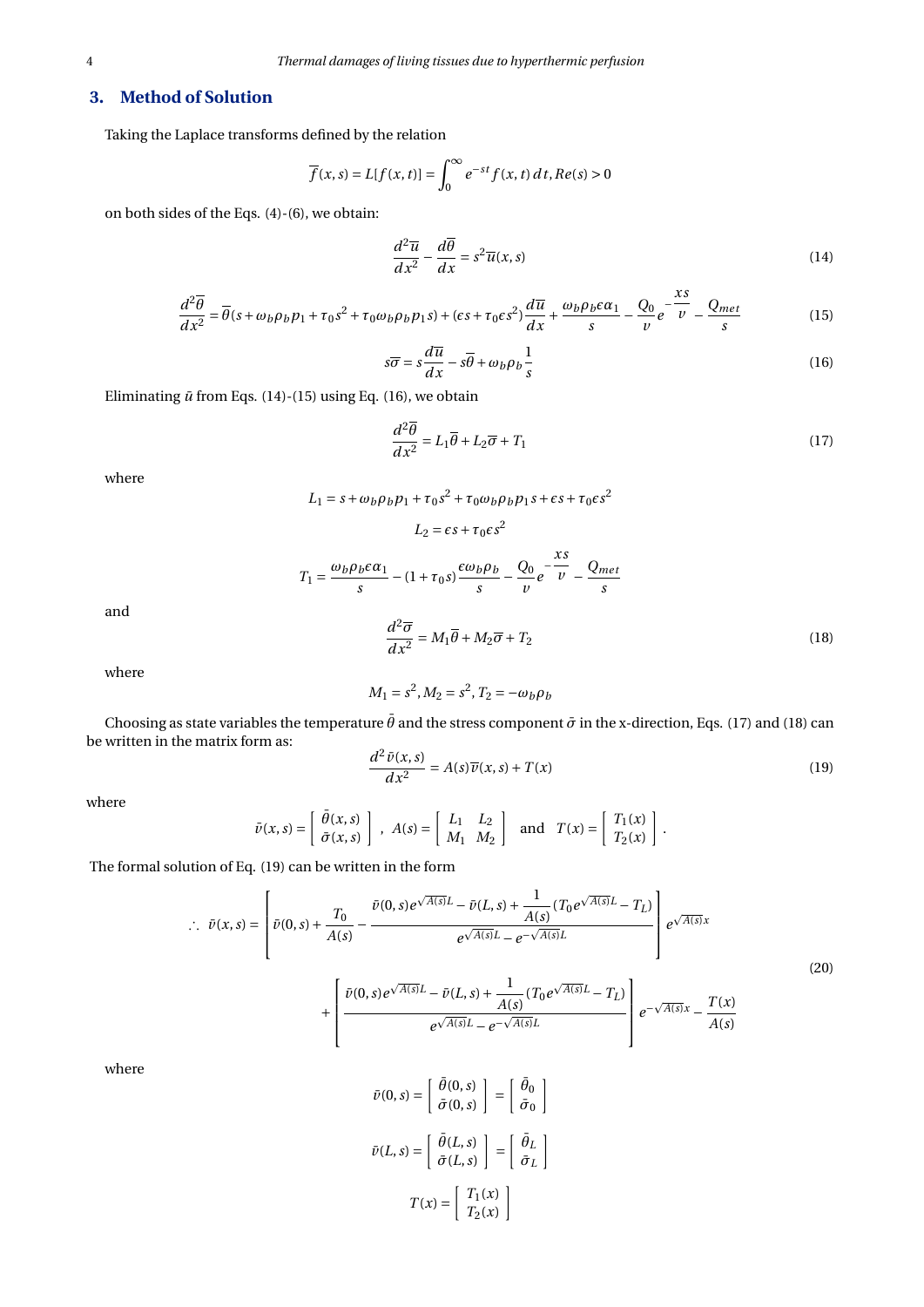then 
$$
T_0 = T(0) = \begin{bmatrix} T_1(0) \\ T_2(0) \end{bmatrix} = \begin{bmatrix} T_{10} \\ T_{20} \end{bmatrix}
$$
,  $T_L = T(L) = \begin{bmatrix} T_1(L) \\ T_2(L) \end{bmatrix} = \begin{bmatrix} T_{1L} \\ T_{2L} \end{bmatrix}$   
and  

$$
[A(s)]^{-1} = \frac{1}{\begin{bmatrix} M_2 & -L_2 \end{bmatrix}}
$$

$$
[A(s)]^{-1} = \frac{1}{L_1 M_2 - L_2 M_1} \begin{bmatrix} M_2 & -L_2 \\ -M_1 & L_1 \end{bmatrix}
$$

$$
\therefore T(x)A(s)^{-1} = \begin{bmatrix} \frac{M_2 T_1 - L_2 T_2}{L_1 M_2 - L_2 M_1} \\ \frac{L_1 T_2 - M_1 T_1}{L_1 M_2 - L_2 M_1} \end{bmatrix}
$$

We shall use the spectral decomposition of the matrix A(s) and the well-known Cayley- Hamiltonian theorem to p find the matrix form of the expression exp[− $\sqrt{A(s)}x$ ]. The characteristic equation of the matrix  $A(s)$  can be written as follows:

$$
k^2 - k(L_1 + M_2) + (L_1 M_2 - L_2 M_1) = 0
$$
\n(21)

The roots of the equation namely  $k_1$  and  $k_2$  satisfies the following relations:

$$
k_1 + k_2 = L_1 + M_2 \tag{21a}
$$

$$
k_1 k_2 = L_1 M_2 - L_2 M_1 \tag{21b}
$$

The Taylor series expansion of the matrix exponentials in Eq. (20) has the form

$$
\exp[-\sqrt{A(s)}x] = \sum_{n=0}^{\infty} \frac{[-\sqrt{A(s)}x]^n}{n!}
$$
\n(22)

and

$$
\exp[\sqrt{A(s)}x] = \sum_{n=0}^{\infty} \frac{[\sqrt{A(s)}x]^n}{n!}
$$
 (23)

Using the Cayley-Hamilton theorem, we can express *A* 2 and higher powers of the matrix *A* in terms of *I* and *A*, where *I* is the unit matrix of second order.

Thus, the infinite series in Eqs. (22) and (23) can be reduced to

$$
\exp[-\sqrt{A(s)}x] = b_0(x,s)I + b_1(x,s)\sqrt{A(s)}\tag{24}
$$

and

$$
\exp[\sqrt{A(s)}x] = d_0(x,s)I + d_1(x,s)\sqrt{A(s)}
$$
\n(25)

where  $b_0$ ,  $b_1$ ,  $d_0$  and  $d_1$  are the coefficients depending on *x* and *s*.

where  $b_0$ ,  $b_1$ ,  $d_0$  and  $d_1$  are the coefficients depending on  $x$  and  $s$ .<br>By the Cayley-Hamilton theorem, the characteristic roots  $\sqrt{k_1}$  and  $\sqrt{k_2}$  of the matrix  $\sqrt{A}$  must satisfy Eqs. (24) and (25), thus

$$
\exp(-\sqrt{k_1}x) = b_0 + b_1\sqrt{k_1}
$$
 (26)

and

$$
\exp(-\sqrt{k_2}x) = b_0 + b_1\sqrt{k_2} \tag{27}
$$

also,

$$
\exp(\sqrt{k_1}x) = d_0 + d_1\sqrt{k_1} \tag{28}
$$

and

$$
\exp(\sqrt{k_2}x) = d_0 + d_1\sqrt{k_2} \tag{29}
$$

The solution of the system of Eqs. (26) and (27) is given by

$$
b_0 = \frac{\sqrt{k_1}e^{-\sqrt{k_2}x} - \sqrt{k_2}e^{-\sqrt{k_1}x}}{\sqrt{k_1} - \sqrt{k_2}}
$$
 and  $b_1 = \frac{e^{-\sqrt{k_1}x} - e^{-\sqrt{k_2}x}}{\sqrt{k_1} - \sqrt{k_2}}$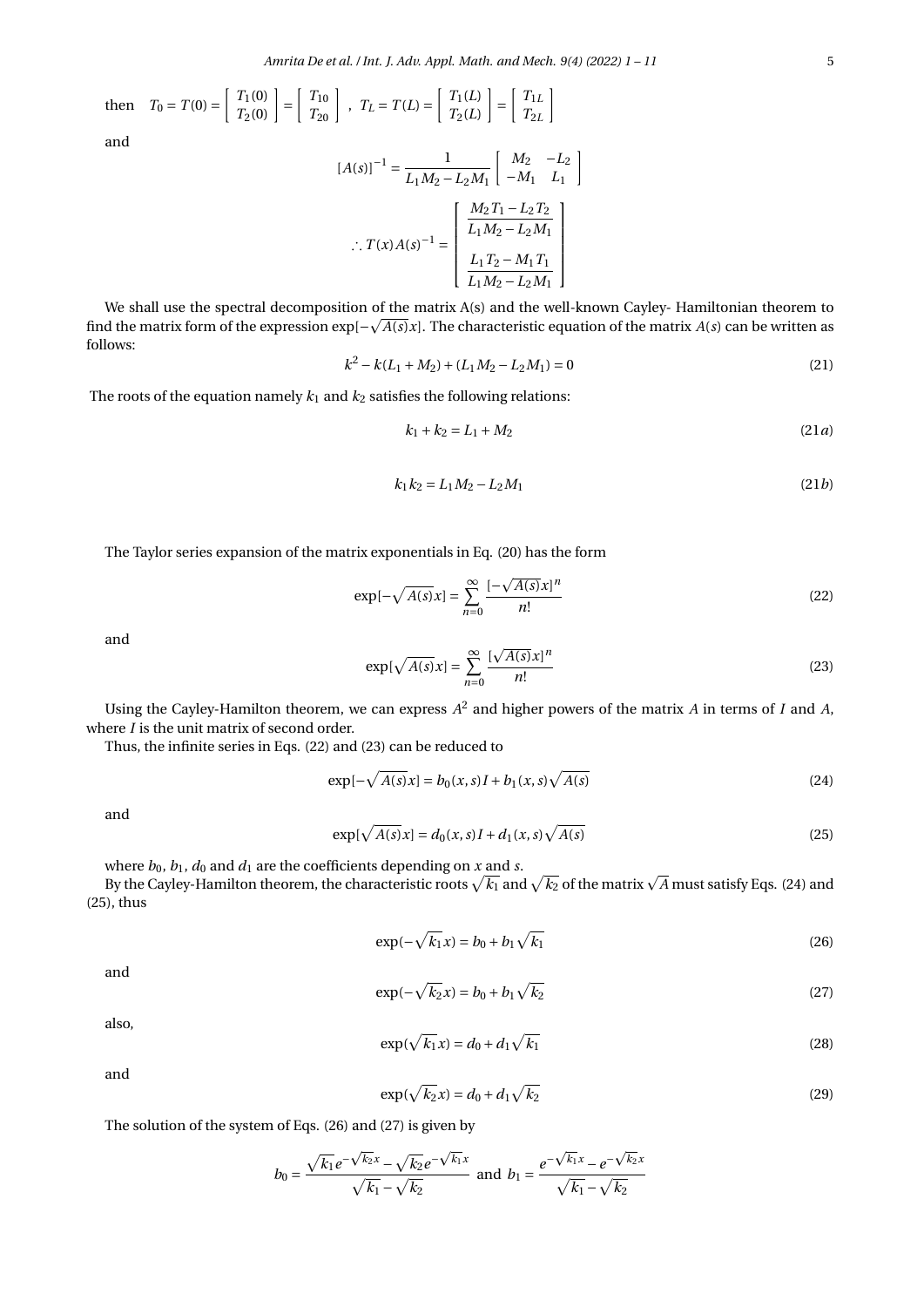and the solution of the system of Eqs. (28) and (29) is given by<br>—

$$
d_0 = \frac{\sqrt{k_1}e^{\sqrt{k_2}x} - \sqrt{k_2}e^{\sqrt{k_1}x}}{\sqrt{k_1} - \sqrt{k_2}} \text{ and } d_1 = \frac{e^{\sqrt{k_1}x} - e^{\sqrt{k_2}x}}{\sqrt{k_1} - \sqrt{k_2}}
$$

Hence, we have

 $\exp[-\sqrt{A(s)}x] = L_{ij}, \ \ i, j = 1, 2$ 

where

$$
L_{11} = \frac{e^{-\sqrt{k_2}x}(k_1 - L_1) - e^{-\sqrt{k_1}x}(k_2 - L_1)}{k_1 - k_2}, \ L_{12} = \frac{L_2(e^{-\sqrt{k_1}x} - e^{-\sqrt{k_2}x})}{k_1 - k_2}
$$

$$
L_{21} = \frac{M_1(e^{-\sqrt{k_1}x} - e^{-\sqrt{k_2}x})}{k_1 - k_2}, \ L_{22} = \frac{e^{-\sqrt{k_2}x}(k_1 - M_2) - e^{-\sqrt{k_1}x}(k_2 - M_2)}{k_1 - k_2}
$$

Again we have

$$
\exp[\sqrt{A(s)}x] = N_{ij}, \quad i, j = 1, 2
$$

where

$$
N_{11} = \frac{e^{\sqrt{k_2}x}(k_1 - L_1) - e^{\sqrt{k_1}x}(k_2 - L_1)}{k_1 - k_2}, \ N_{12} = \frac{L_2(e^{\sqrt{k_1}x} - e^{\sqrt{k_2}x})}{k_1 - k_2}
$$

$$
N_{21} = \frac{M_1(e^{\sqrt{k_1}x} - e^{\sqrt{k_2}x})}{k_1 - k_2}, \ N_{22} = \frac{e^{\sqrt{k_2}x}(k_1 - M_2) - e^{\sqrt{k_1}x}(k_2 - M_2)}{k_1 - k_2}
$$

Therefore, the solution of Eq. (20) can be written in the form

$$
\bar{\nu}(x,s) = \left[ \left[ \begin{array}{c} \bar{\phi}_0 \\ \bar{\sigma}_0 \end{array} \right] + A^{-1}T_0 - (2\sqrt{A}L)^{-1} \{ \left[ \begin{array}{c} \bar{\phi}_0 \\ \bar{\sigma}_0 \end{array} \right] (I + \sqrt{A}L) - \left[ \begin{array}{c} \bar{\phi}_L \\ \bar{\sigma}_L \end{array} \right] + A^{-1}T_0\sqrt{A}L - A^{-1}T_L \} \right].
$$
  

$$
(N_{ij}) + (2\sqrt{A}L)^{-1} \left[ \left[ \begin{array}{c} \bar{\phi}_0 \\ \bar{\sigma}_0 \end{array} \right] (I + \sqrt{A}L) - \left[ \begin{array}{c} \bar{\phi}_L \\ \bar{\sigma}_L \end{array} \right] + A^{-1}T_0\sqrt{A}L - A^{-1}T_L \right] (L_{ij}) - A^{-1}T
$$

where

$$
e^{\sqrt{A}L} - I = \sqrt{A}L , e^{\sqrt{A}L} - e^{-\sqrt{A}L} = 2\sqrt{A}L
$$

Hence we obtain

$$
\begin{bmatrix}\n\bar{\theta}(x,s) \\
\bar{\sigma}(x,s)\n\end{bmatrix} = \begin{bmatrix}\n\bar{\theta_0} \\
\bar{\sigma_0}\n\end{bmatrix} \begin{bmatrix}\nN_{11} & N_{12} \\
N_{21} & N_{22}\n\end{bmatrix} + \begin{bmatrix}\n\frac{M_2 T_{10} - L_2 T_{20}}{L_1 M_2 - L_2 M_1} \\
\frac{L_1 T_{20} - M_1 T_{10}}{L_1 M_2 - L_2 M_1}\n\end{bmatrix} \begin{bmatrix}\nN_{11} & N_{12} \\
N_{21} & N_{22}\n\end{bmatrix}
$$

$$
+\frac{1}{2L}\frac{(\sqrt{k_1}+\sqrt{k_2})^2}{(L_1M_2-L_2M_1)+(L_1+M_2)\sqrt{k_1k_2}+k_1k_2}\left[\begin{array}{cc} \frac{M_2+\sqrt{k_1k_2}}{\sqrt{k_1}+\sqrt{k_2}} & -\frac{L_2}{\sqrt{k_1}+\sqrt{k_2}} \\ -\frac{M_1}{\sqrt{k_1}+\sqrt{k_2}} & \frac{L_1+\sqrt{k_1k_2}}{\sqrt{k_1}+\sqrt{k_2}} \end{array}\right]\times
$$

 $\mathbf{r}$ 

$$
\left\{ \begin{array}{ccc} \left[ \begin{array}{cc} \bar{\theta_{0}} \\ \bar{\sigma_{0}} \end{array} \right] \left[ \begin{array}{ccc} 1 + \frac{LL_{1} + L\sqrt{k_{1}k_{2}}}{\sqrt{k_{1}} + \sqrt{k_{2}}} & \frac{LL_{2}}{\sqrt{k_{1}} + \sqrt{k_{2}}} \\ & \frac{LM_{1}}{\sqrt{k_{1}} + \sqrt{k_{2}}} & 1 + \frac{LM_{2} + L\sqrt{k_{1}k_{2}}}{\sqrt{k_{1}} + \sqrt{k_{2}}} \end{array} \right] - \left[ \begin{array}{c} \bar{\theta_{L}} \\ \bar{\sigma_{L}} \end{array} \right] \end{array}
$$

$$
+\left[\begin{array}{c} \frac{M_{2}T_{10}-L_{2}T_{20}}{L_{1}M_{2}-L_{2}M_{1}} \\ \frac{L_{1}T_{20}-M_{1}T_{10}}{L_{1}M_{2}-L_{2}M_{1}} \end{array}\right]\left[\begin{array}{cc} \frac{LL_{1}+L\sqrt{k_{1}k_{2}}}{\sqrt{k_{1}}+\sqrt{k_{2}}} & \frac{LL_{2}}{\sqrt{k_{1}}+\sqrt{k_{2}}} \\ \frac{LM_{1}}{\sqrt{k_{1}}+\sqrt{k_{2}}} & \frac{LM_{2}+L\sqrt{k_{1}k_{2}}}{\sqrt{k_{1}}+\sqrt{k_{2}}} \end{array}\right]-\left[\begin{array}{c} \frac{M_{2}T_{1L}-L_{2}T_{2L}}{L_{1}M_{2}-L_{2}M_{1}} \\ \frac{L_{1}T_{2L}-M_{1}T_{1L}}{L_{1}M_{2}-L_{2}M_{1}} \end{array}\right];
$$
  

$$
\times\left[\begin{array}{cc} L_{11}-N_{11} & L_{12}-N_{12} \\ L_{21}-N_{21} & L_{22}-N_{22} \end{array}\right]-\left[\begin{array}{c} \frac{M_{2}T_{1}-L_{2}T_{2}}{L_{1}M_{2}-L_{2}M_{1}} \\ \frac{L_{1}T_{2}-M_{1}T_{1}}{L_{1}M_{2}-L_{2}M_{1}} \end{array}\right]
$$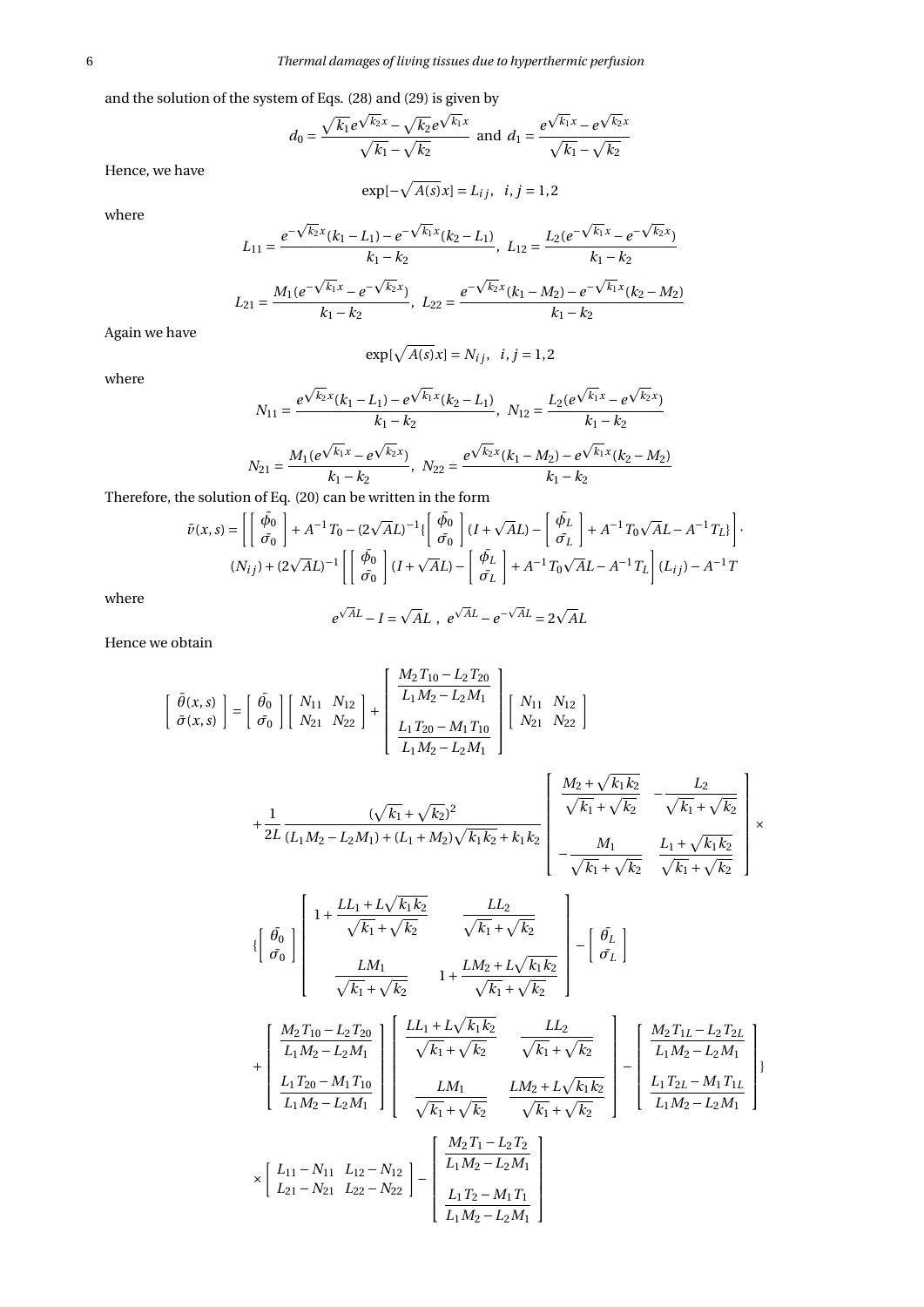*Amrita De et al. / Int. J. Adv. Appl. Math. and Mech. 9(4) (2022) 1 – 11* 7

$$
\begin{split}\n\therefore \bar{\theta}(x,s) &= (N_{11}\bar{\theta}_{0} + N_{12}\bar{\sigma}_{0}) + \left(\frac{M_{2}T_{10} - L_{2}T_{20}}{L_{1}M_{2} - L_{2}M_{1}}N_{11} + \frac{L_{1}T_{20} - M_{1}T_{10}}{L_{1}M_{2} - L_{2}M_{1}}N_{12}\right) \\
&- \frac{M_{2}T_{1} - L_{2}T_{2}}{L_{1}M_{2} - L_{2}M_{1}} + \frac{1}{2L} \frac{(\sqrt{k_{1}} + \sqrt{k_{2}})^{2}}{(L_{1}M_{2} - L_{2}M_{1}) + (L_{1} + M_{2})\sqrt{k_{1}k_{2}} + k_{1}k_{2}} \times \\
&[P\{\left(1 + \frac{L_{1} + L\sqrt{k_{1}k_{2}}}{\sqrt{k_{1}} + \sqrt{k_{2}}}\right)\bar{\theta}_{0} + \left(\frac{L_{2}}{\sqrt{k_{1}} + \sqrt{k_{2}}}\right)\bar{\sigma}_{0} - \bar{\theta}_{L} - \frac{M_{2}T_{1L} - L_{2}T_{2L}}{L_{1}M_{2} - L_{2}M_{1}} \\
&+ \left(\frac{L_{1} + L\sqrt{k_{1}k_{2}}}{\sqrt{k_{1}} + \sqrt{k_{2}}}\right)\left(\frac{M_{2}T_{10} - L_{2}T_{20}}{L_{1}M_{2} - L_{2}M_{1}}\right) + \left(\frac{L_{2}}{\sqrt{k_{1}} + \sqrt{k_{2}}}\right)\left(\frac{L_{1}T_{20} - M_{1}T_{10}}{L_{1}M_{2} - L_{2}M_{1}}\right)\right\} \\
&+ Q\{\left(\frac{L M_{1}}{\sqrt{k_{1}} + \sqrt{k_{2}}}\right)\bar{\theta}_{0} + \left(1 + \frac{L M_{2} + L\sqrt{k_{1}k_{2}}}{\sqrt{k_{1}} + \sqrt{k_{2}}}\right)\bar{\sigma}_{0} - \bar{\sigma}_{L} - \frac{L_{1}T_{2L} - M_{1}T_{1L}}{L_{1}M_{2} - L_{2}M_{1}} \\
&+ \left(\frac{L M_{1}}{\sqrt{k_{1}} + \sqrt{k_{2}}}\right)\left(\frac{M_{2}T_{10} - L_{2}T_{20}}{L_{1}M_{2} - L_{2}M_{1
$$

and

$$
L_{1}S_{1}(s) = (N_{21}\bar{\theta}_{0} + N_{22}\bar{\sigma}_{0}) + \frac{M_{2}T_{10} - L_{2}T_{20}}{L_{1}M_{2} - L_{2}M_{1}}N_{21} + \frac{L_{1}T_{20} - M_{1}T_{10}}{L_{1}M_{2} - L_{2}M_{1}}N_{22}
$$
  

$$
- \frac{L_{1}T_{2} - M_{1}T_{1}}{L_{1}M_{2} - L_{2}M_{1}} + \frac{1}{2L} \frac{(\sqrt{k_{1}} + \sqrt{k_{2}})^{2}}{(L_{1}M_{2} - L_{2}M_{1}) + (L_{1} + M_{2})\sqrt{k_{1}k_{2}} + k_{1}k_{2}} \times
$$
  

$$
[R\{(1 + \frac{L_{1} + L\sqrt{k_{1}k_{2}}}{\sqrt{k_{1}} + \sqrt{k_{2}}})\theta_{0}^{2} + (\frac{L_{2}}{\sqrt{k_{1}} + \sqrt{k_{2}}})\sigma_{0} - \bar{\theta}_{L} - (\frac{M_{2}T_{1L} - L_{2}T_{2L}}{L_{1}M_{2} - L_{2}M_{1}})\times
$$
  

$$
+ (\frac{L_{1} + L\sqrt{k_{1}k_{2}}}{\sqrt{k_{1}} + \sqrt{k_{2}}})(\frac{M_{2}T_{10} - L_{2}T_{20}}{L_{1}M_{2} - L_{2}M_{1}}) + (\frac{L_{1}}{\sqrt{k_{1}} + \sqrt{k_{2}}})(\frac{L_{1}T_{20} - M_{1}T_{10}}{L_{1}M_{2} - L_{2}M_{1}})\times
$$
  

$$
+ S\{\frac{LM_{1}}{\sqrt{k_{1}} + \sqrt{k_{2}}}\theta_{0} + (1 + \frac{LM_{2} + L\sqrt{k_{1}k_{2}}}{\sqrt{k_{1}} + \sqrt{k_{2}}})\sigma_{0} - \bar{\sigma}_{L} - (\frac{L_{1}T_{2L} - M_{1}T_{1L}}{L_{1}M_{2} - L_{2}M_{1}})\times
$$
  

$$
+ (\frac{LM_{1}}{\sqrt{k_{1}} + \sqrt{k_{2}}})(\frac{M_{2}T_{10} - L_{2}T_{20}}{L_{1}M_{2} - L_{2}M_{1}}) + (\frac{LM_{2} + L
$$

where

$$
\frac{M_2 + \sqrt{k_1 k_2}}{\sqrt{k_1} + \sqrt{k_2}} (L_{11} - N_{11}) - \frac{M_1}{\sqrt{k_1} + \sqrt{k_2}} (L_{12} - N_{12}) = P
$$

$$
-\frac{L_2}{\sqrt{k_1} + \sqrt{k_2}}(L_{11} - N_{11}) + \frac{L_1 + \sqrt{k_1 k_2}}{\sqrt{k_1} + \sqrt{k_2}}(L_{12} - N_{12}) = Q
$$

$$
\frac{M_2 + \sqrt{k_1 k_2}}{\sqrt{k_1} + \sqrt{k_2}} (L_{21} - N_{21}) - \frac{M_1}{\sqrt{k_1} + \sqrt{k_2}} (L_{22} - N_{22}) = R
$$

$$
-\frac{L_2}{\sqrt{k_1} + \sqrt{k_2}}(L_{21} - N_{21}) + \frac{L_1 + \sqrt{k_1 k_2}}{\sqrt{k_1} + \sqrt{k_2}}(L_{22} - N_{22}) = S
$$

Using Laplace transformation to the Eqs. (10), (11), (12) and (13) we obtained

$$
\bar{\theta}_0 = \frac{\theta_0}{s} \tag{32}
$$

$$
\bar{\theta}_L = \frac{\theta_L}{s} \tag{33}
$$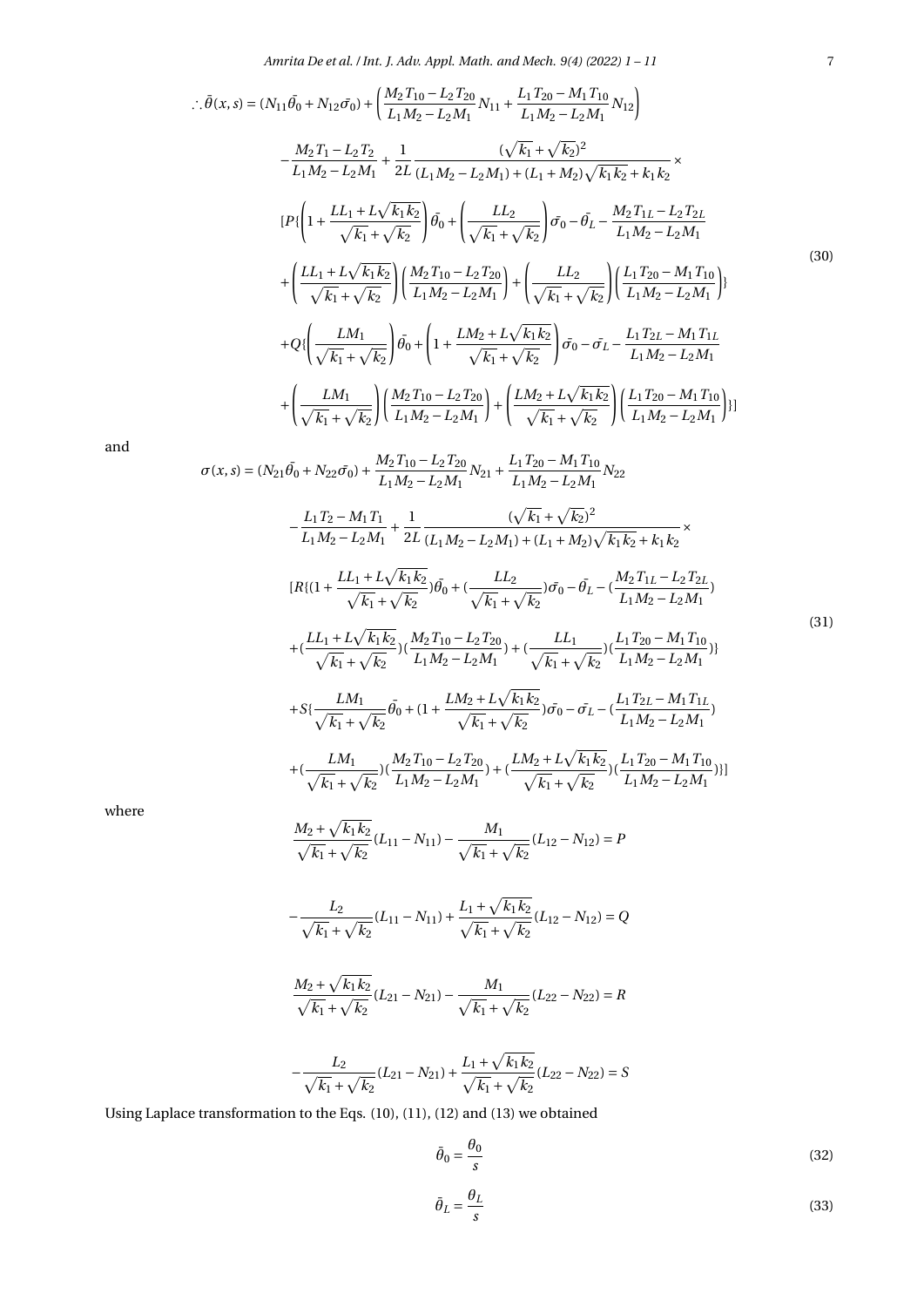$$
\bar{\sigma}_0 = 0 \tag{34}
$$

$$
\bar{\sigma}_L = 0 \tag{35}
$$

Hence, we can use the conditions (32)-(35) into Eqs. (30) and (31) to get the exact solution in the Laplace transform domain as

$$
\tilde{\theta}(x,s) = N_{11} \cdot \frac{\theta_{0}}{s} + \frac{M_{2}T_{10} - L_{2}T_{20}}{L_{1}M_{2} - L_{2}M_{1}} N_{11} + \frac{L_{1}T_{20} - M_{1}T_{10}}{L_{1}M_{2} - L_{2}M_{1}} N_{12}
$$
\n
$$
- \frac{M_{2}T_{1} - L_{2}T_{2}}{L_{1}M_{2} - L_{2}M_{1}} + \frac{1}{2L} \frac{(\sqrt{k_{1}} + \sqrt{k_{2}})^{2}}{(L_{1}M_{2} - L_{2}M_{1}) + (L_{1} + M_{2})\sqrt{k_{1}k_{2}} + k_{1}k_{2}} \times
$$
\n
$$
|P\left(1 + \frac{L_{L_{1}} + L\sqrt{k_{1}k_{2}}}{\sqrt{k_{1}} + \sqrt{k_{2}}}\right) \cdot \frac{\theta_{0}}{s} - \frac{\theta_{L}}{s} - \frac{M_{2}T_{1L} - L_{2}T_{2L}}{L_{1}M_{2} - L_{2}M_{1}}
$$
\n
$$
+ \left(\frac{L_{L_{1}} + L\sqrt{k_{1}k_{2}}}{\sqrt{k_{1}} + \sqrt{k_{2}}}\right) \left(\frac{M_{2}T_{10} - L_{2}T_{20}}{L_{1}M_{2} - L_{2}M_{1}}\right) + \left(\frac{L_{L_{2}}}{\sqrt{k_{1}} + \sqrt{k_{2}}}\right) \left(\frac{L_{1}T_{20} - M_{1}T_{10}}{L_{1}M_{2} - L_{2}M_{1}}\right)
$$
\n
$$
+ Q\left(\frac{LM_{1}}{(\sqrt{k_{1}} + \sqrt{k_{2}})} \cdot \frac{\theta_{0}}{s}\right) - \left(\frac{L_{1}T_{2L} - M_{1}T_{1L}}{L_{1}M_{2} - L_{2}M_{1}}\right) + \left(\frac{LM_{1}}{\sqrt{k_{1}} + \sqrt{k_{2}}}\right) \left(\frac{M_{2}T_{10} - L_{2}T_{20}}{L_{1}M_{2} - L_{2}M_{1}}\right)
$$
\n
$$
+ \left(\frac{LM_{2} + L\sqrt{k_{1}k_{2}}}{\sqrt{k_{1}} + \sqrt{k_{2}}}\right) \left(\frac{L_{1}T_{2
$$

# **4. Inversion of the Laplace transform**

In order to invert the Laplace transforms in the above equations we shall use a numerical technique based on Fourier expansions of functions.

Let  $\bar{g}(s)$  be the Laplace transform of a given function  $g(t)$ . The inversion formula of Laplace transforms states that

$$
g(t) = \frac{1}{2\pi i} \int_{d+i\infty}^{d-i\infty} e^{st} \bar{g}(s) \, ds,
$$

where *d* is an arbitrary positive constant greater than all the real parts of the singularities of  $\bar{g}(s)$ . Taking  $s = d + iy$ , we get *d t*

$$
g(t) = \frac{e^{dt}}{2\pi} \int_{\infty}^{-\infty} e^{ity} \bar{g}(d+iy) dy.
$$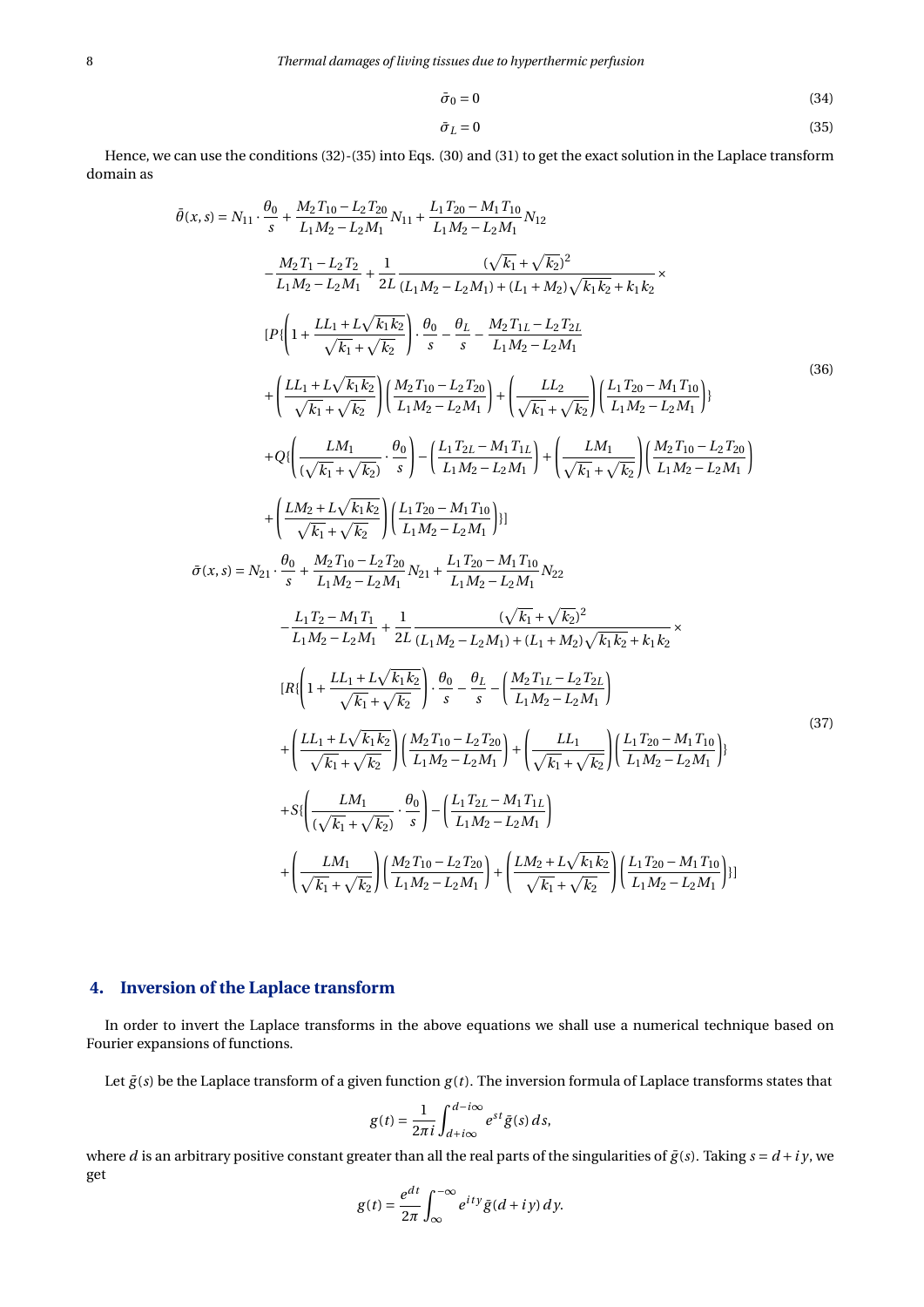This integral can be approximated by

$$
g(t) = \frac{e^{dt}}{2\pi} \sum_{k=-\infty}^{\infty} e^{ikt\Delta y} \bar{g}(d+ik\Delta y) \Delta y.
$$

Taking  $\Delta y = \frac{\pi}{4}$  $\frac{1}{t_1}$ , we obtain

$$
g(t) = \frac{e^{dt}}{t_1} \left[ \frac{1}{2} \bar{g}(d) + Re \left( \sum_{k=1}^{\infty} e^{ik\pi t / t_1} \bar{g}(d + ik\pi / t_1) \right) \right].
$$

For numerical purpose this is approximated by the function

$$
g_N(t) = \frac{e^{dt}}{t_1} \left[ \frac{1}{2} \bar{g}(d) + Re \left( \sum_{k=1}^N e^{ik\pi t / t_1} \bar{g}(d + ik\pi / t_1) \right) \right],
$$
 (38)

where *N* is a sufficiently large integer chosen in such a way that

$$
\frac{e^{dt}}{t_1}Re[e^{iN\pi t/t_1}\bar{g}(d+iN\pi/t_1)] < \eta
$$

where  $\eta$  is a preselected small positive number that corresponds to the degree of accuracy to be achieved. Formula (A1) is the numerical inversion formula valid for  $0 \le t \le 2t_1$  (Honig and Hirdes 1984). In particular, we choose  $t = t_1$ , getting

$$
g_N(t) = \frac{e^{dt}}{t} \left[ \frac{1}{2} \bar{g}(d) + Re \left( \sum_{k=1}^N (-1)^k \bar{g}(d + ik\pi/t) \right) \right].
$$
 (39)

## <span id="page-8-0"></span>**5. Numerical Result and Discussion**



**Fig. 1.** Variation of temperature with distance

In order to study the variation of temperature within blood vessel in the context of bio heat model under the action of external moving heat source on skin tissue, we now present the obtained results in the form of their graphical representations. To get the solution for temperature and stress in the space-time domain, we have to apply the Laplace inversion formula to Eqs. (36)-(37) respectively. This has been done numerically using a method based on the Fourier series expansion technique. The numerical code has been prepared using programming language. We consider a tissue having normal temperature 37 ◦*C*. The computation is performed at *t* = 50*s*. For the numerical computations, exemplary values of different factors for human skin have been considered.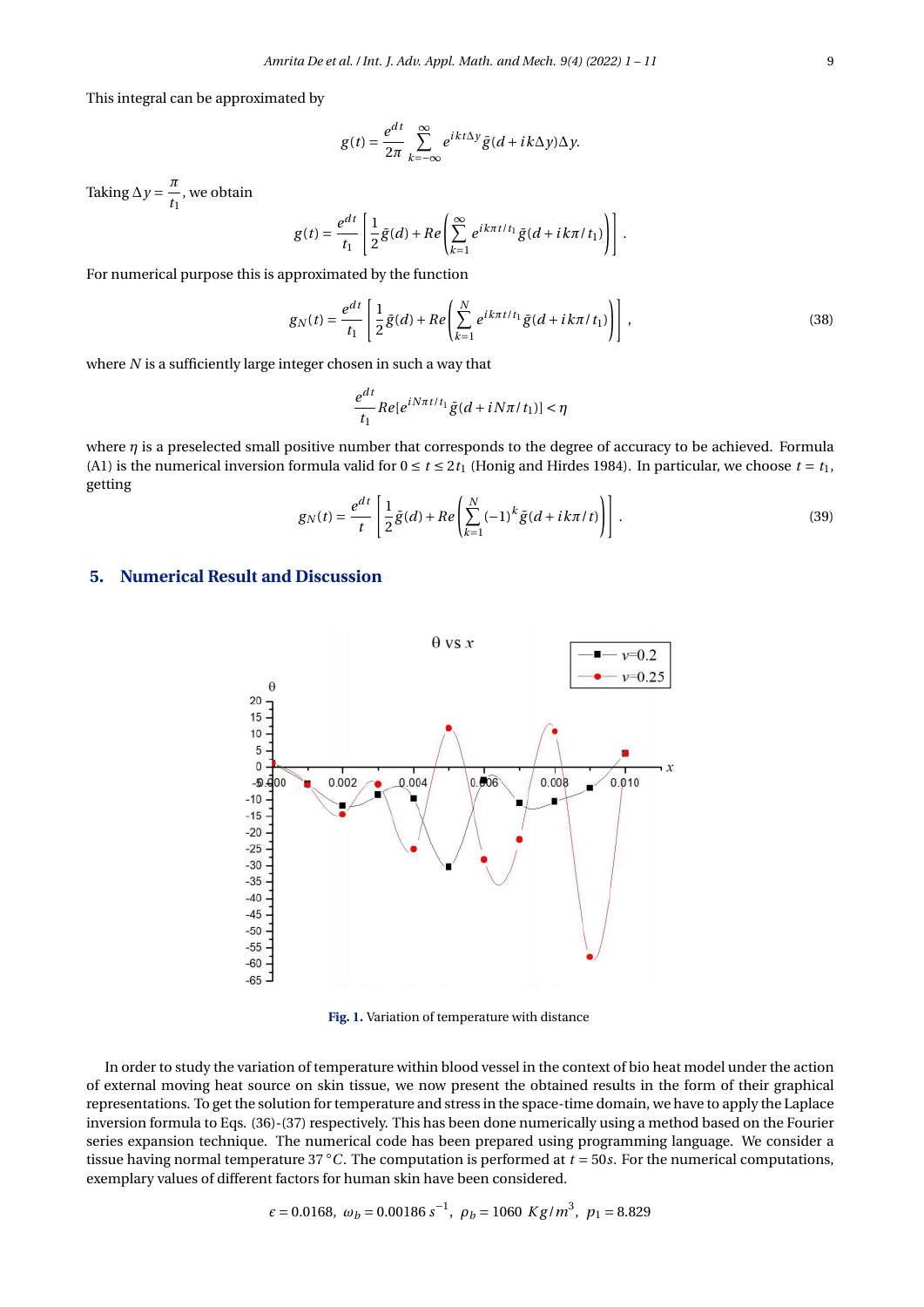$$
Q_0 = 2000 \ W.m^{-2}
$$
,  $Q_{met} = 1190 \ W.m^{-2}$ ,  $\tau_0 = 0.01$ ,  $\theta_0 = 1.0$ ,  $\theta_L = 3.9$ 

[Fig. 1](#page-8-0) is plotted to show the space variation of the temperature *θ* for two different velocities of applied heat source  $(v = 0.2*m*/s$  and  $v = 0.25*m*/s)$ . For  $v = 0.2*m*/s$ , it is observed that temperature shows negative behavior everywhere except boundary because of the cooling effect within blood vessel. Human body is divided into two components the 'core' and the 'shell'. Core temperature  $T_c$  represents internal or deep body temperature. The temperature of the shell is represented by mean skin temperature  $T_{sk}$ . The average temperature of the body  $T_b$  at any time is a weighted balance between these temperatures, i.e.  $T_b = kT_c + (1 - k)T_{sk}$  where the weighting factor *k* varies from about 0.67 to 0.90. So if intensity of applied heat source is very high on skin then cooling effect within blood vessel may be observed. The oscillatory nature of temperature is attributed due to the reflection between the two boundaries for  $v = 0.25 m/s$ .

<span id="page-9-6"></span>

**Fig. 2.** Variation of stress with distance

[Fig. 2](#page-9-6) represents the variation of the stress *σ* against distance *x* for  $ν = 0.2*m/s*$  and  $ν = 0.25*m/s*$ . From this figure, it can be observed that the stress wave propagate from outer boundary to inner boundary since the heat source is applied on the outer boundary only. It is observed that the stress  $\sigma$  is negative in the regions  $0 \le x \le 0.00135$  and 0.0083 ≤ *x* ≤ 0.01, positive in the region 0.00135 ≤ *x* ≤ 0.0083 and vanishes on both the boundaries, which agrees with the imposed boundary condition for  $\nu = 0.2 m/s$  whereas stress remains positive everywhere except in the region  $0.0026 \le x \le 0.0034$  for  $v = 0.25$ *m/s*.

#### **Acknowledgements**

We express our sincere thanks to the editor for his valuable suggestions in the improvement of the paper.

## **References**

- <span id="page-9-0"></span>[1] H.H. Pennes, Analysis of tissue and arterial blood temperatures in the resting human forearm, Journal of Applied Physiology 1(2)(1948) 93-122.
- <span id="page-9-1"></span>[2] A. Sur, S. Mondal, M. Kanoria, Influence of moving heat source on skin tissue in the context of two-temperature memory-dependent heat transport law, Journal of Thermal Stresses 43 (1) (2020) 55-71.
- <span id="page-9-2"></span>[3] J. Van der Zee, Heating the patient: a promising approach, Annals of Oncology 13 (8) (2002) 1173-1184.
- <span id="page-9-3"></span>[4] B. Hildebrandt, P. Wust, O. Ahlers, The cellular and molecular basis of hyperthermia, Critical Reviews in Oncology/Hematology 43 (1) (2002) 33-56.
- <span id="page-9-4"></span>[5] P. Wust, B. Hildebrandt, G.Sreenivasa, Hyperthermia in combined treatment of cancer, The Lancet Oncology 3 (8) (2002) 487-497.
- <span id="page-9-5"></span>[6] F.M. Waterman, L. Tupchoug, J. Matthews, R. Nerlinger. Mechanisms of heat removal during local hyperthermia, International Journal of Radiation Oncology-Biology-Physics 17 (1989) 1049-1055.